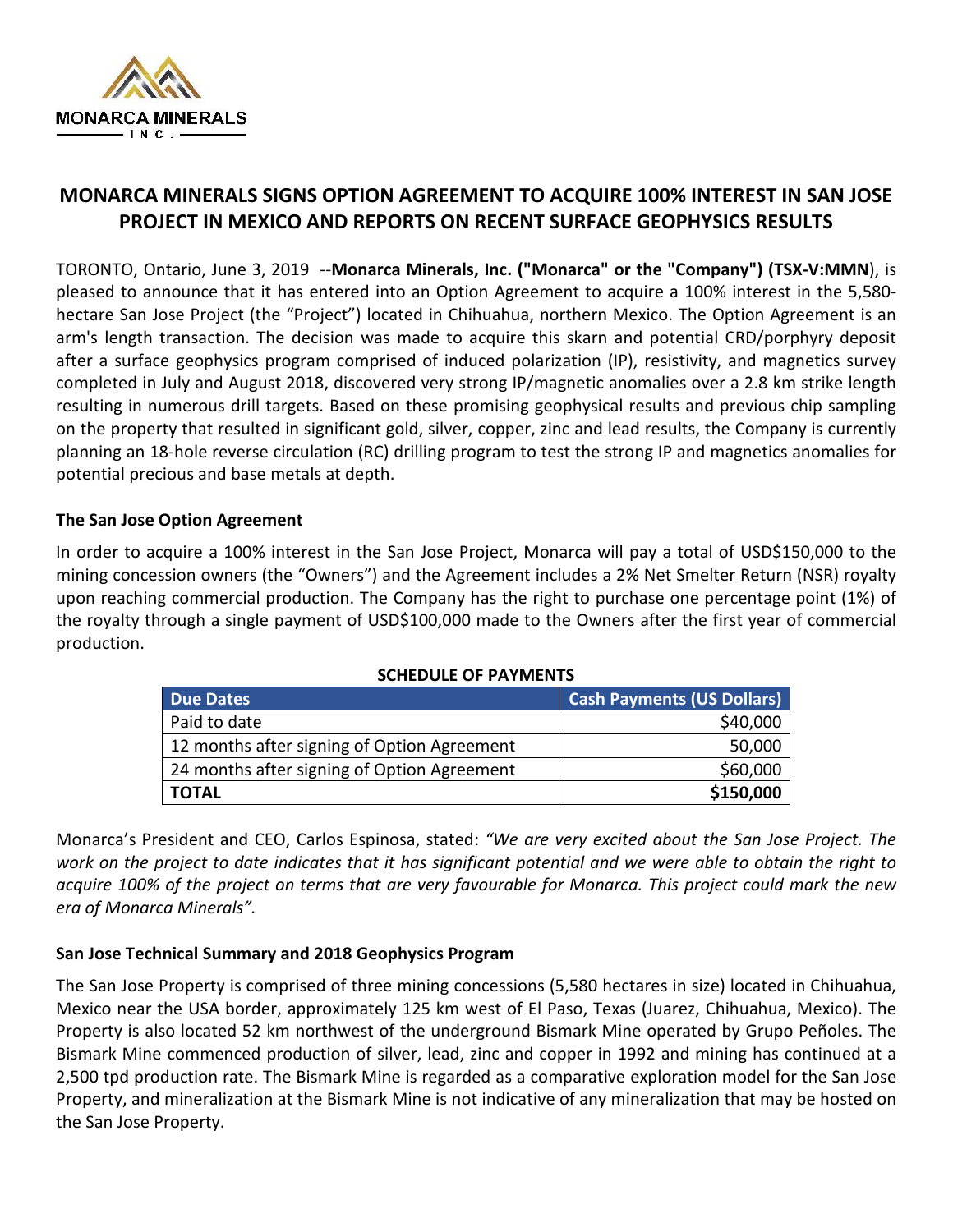



**Mining Concession Map** 

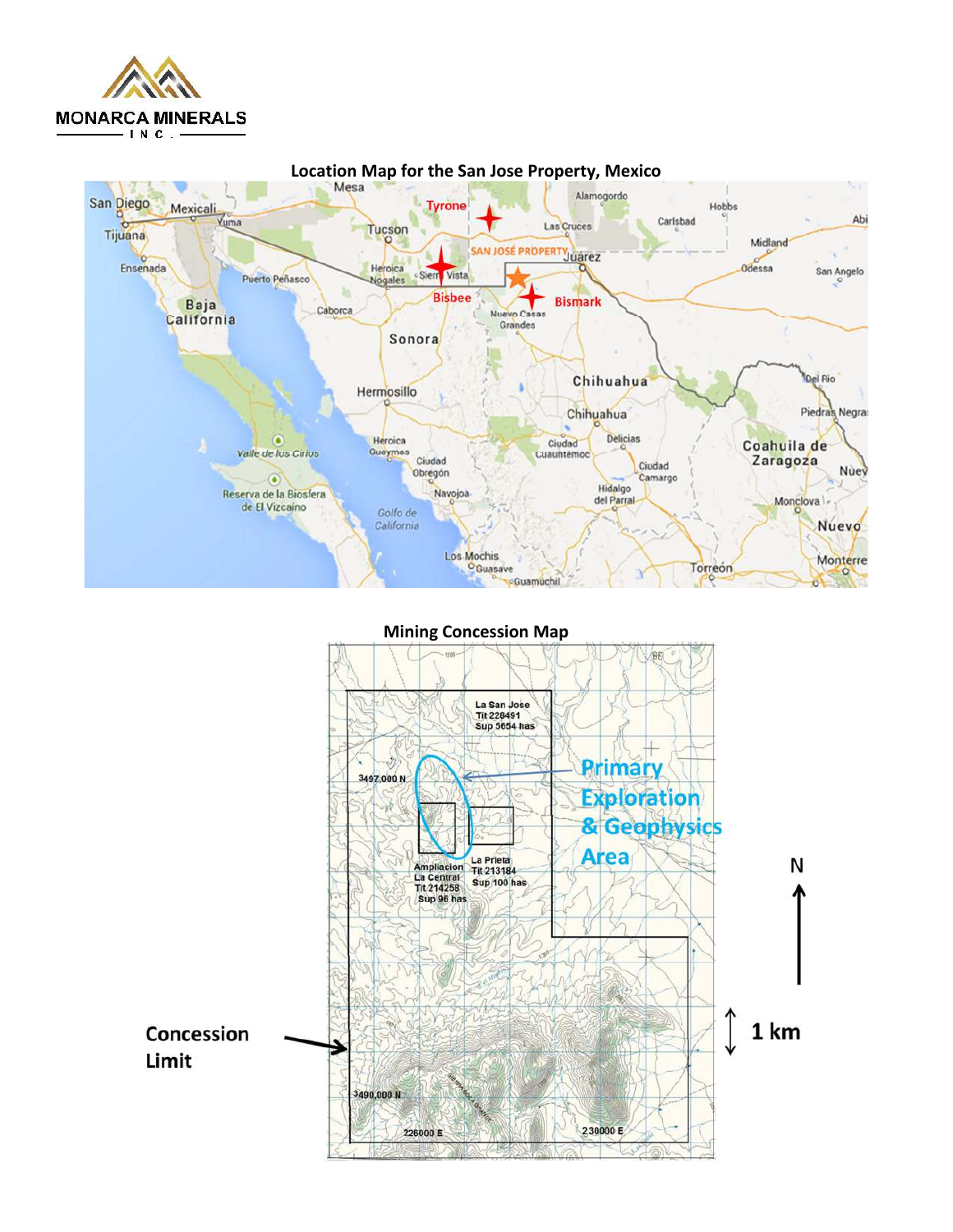

The San Jose property has the potential to host significant polymetallic mineralization associated with skarn, gossan and altered intrusive rocks based, on previous field mapping and geophysics. The Company completed a surface geophysics program (IP-Resistivity and magnetic survey) in July and August 2018 in order to test several anomalies discovered during a previous chip sampling program, and to help determine the likelihood of significant mineralization at depth. The results of the 2018 surface geophysics and field programs, and technical background on the San Jose Property are discussed below:

- **Accessibility and Terrain:** Road access and local infrastructure in the area is good, and the agricultural settlement of Guadalupe Victoria is located 15 km to the east. The property is dominantly rolling hill country with no steep mountainous terrain.
- **Geology and Mineralization:** Intrusive rocks on the property include granodiorite, intermediate monzonite and late diorite dikes associated with IP and magnetic anomalies and mineralization. Intrusive rocks occur with various types and degrees of alteration including propyllitic, silicification, endoskarn, exoskarn, disseminated pyrite and specularite/magnetite. Exoskarn mineralization is grossularite ± diopside, locally with hydrous retrograde silica + clay and overprinting quartz veins and silicification.

During a 2018 field mapping program on the property, 167 chip samples were collected across the true width of observed mineralization within skarns, intrusives, veins, jasperoids, and altered limestone rocks. The chip samples returned gold (Au) assay values from 0.005ppm to 9.5ppm, silver (Ag) assay values from <0.5ppm to 257ppm, copper (Cu) assay values from 2ppm to 7.1%, lead (Pb) assay values from <2ppm to 9.8%, and zinc (Zn) assay values from 7ppm to 2.0%. The chip sampling program was supervised by Michael R. Smith, the Qualified Person (QP) for Monarca to ensure dependability of the samples. The chip samples are considered representative of the mineralization on the property and the assay results have been verified by the QP (see QAQC Statement below for further details).

- **Deposit Types:** The San Jose Property is being interpreted as a skarn and potential CRD/porphyry deposit based on significant precious and base metal grades returned at surface from chip samples collected over 820 hectares of the property.
- **Community Relations**: The Company has very good relations with the local Ejido and Community who own the surface rights.
- **Historical Mining:** 14+ short shafts and pits exist on the property with a small amount of mining production dating back to 1975 (Au reported to be 1-5ppm, Ag 50-1000 ppm and 5-8% Pb).
- **2018 Surface Geophysics Results:** Geophysical interpretations reveal very strong IP responses over 2.8 km of strike length associated with very strong magnetic anomalies near diorite dikes, with a strong IP anomaly open to south. Geophysical IP penetration was to 450 m, so future drilling is planned to 500 m depths to determine lithology and mineralization. Figures and maps of the geophysical interpretations are shown below: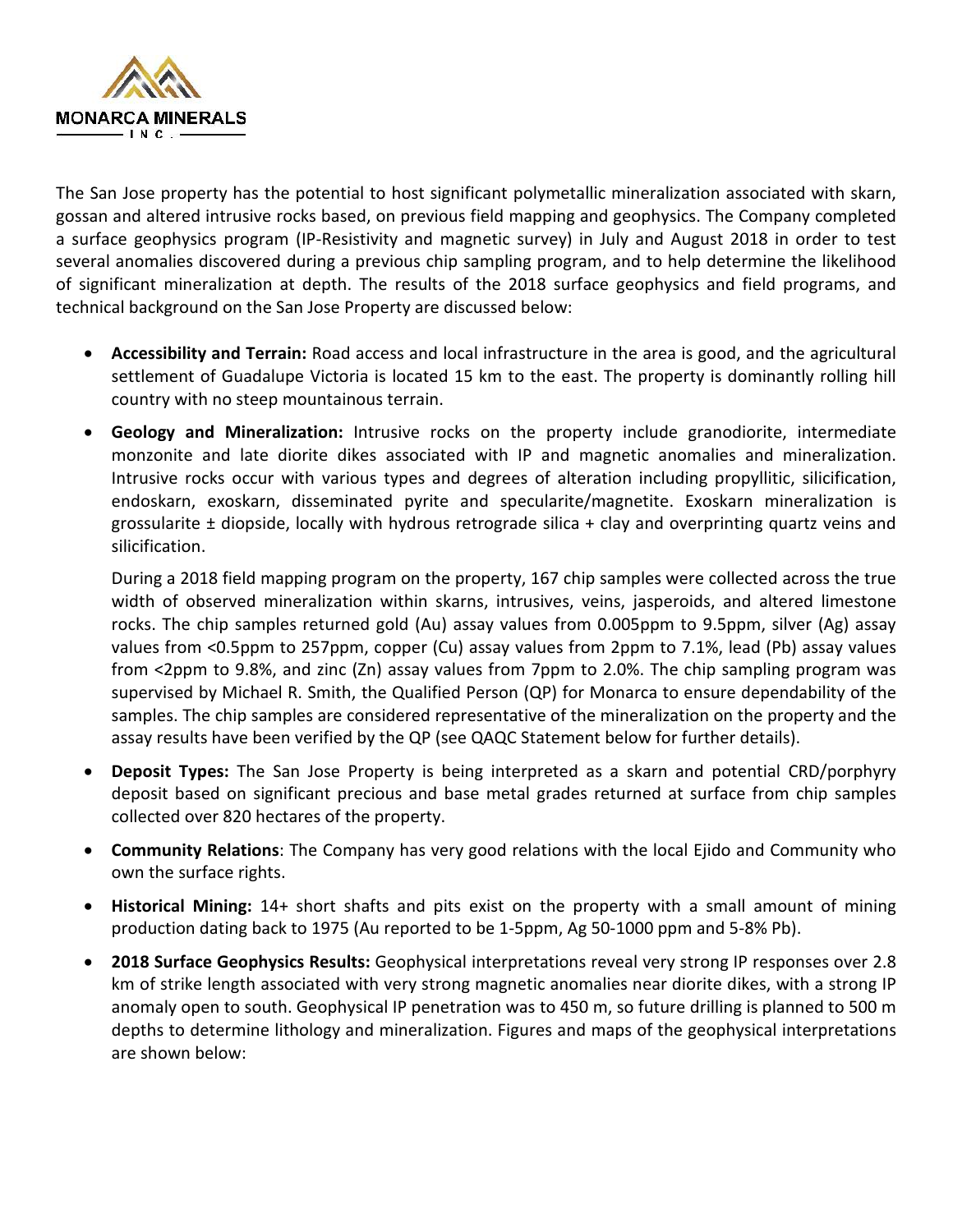

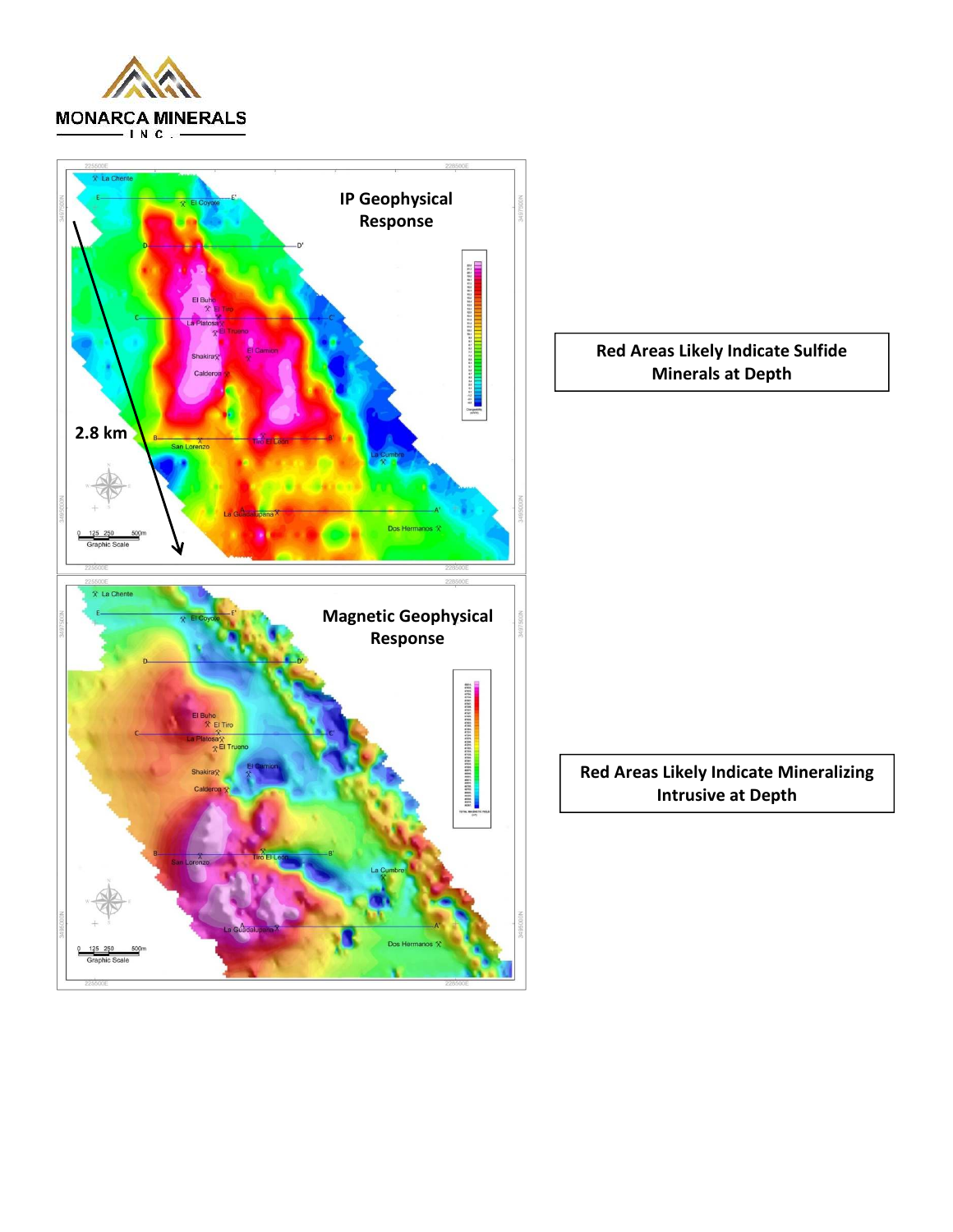



#### **IP & Resistivity & Geology Section: North Portion of Survey Area (El Buho Mine)**

### **Planned Exploration Program**

The San Jose Property is considered drill-ready based on the recently discovered IP geophysical targets and surface anomalies. A Phase 1 reverse circulation (RC) drilling program is planned for 2019 as a first pass along section lines, A, B, C, D and E, with an additional line of holes between sections B and C (refer to figures above). Eighteen holes completed at 500 metre depths (9,000 metres in total) are planned to explore for polymetallic mineralization at depth and help identify deposit types.

### **Quality Assurance and Quality Control Statement**

Procedures were implemented by Monarca to assure Quality Assurance Quality Control (QAQC) of all assaying done at ALS Global, which is an ISO Accredited laboratory. All chip samples taken in the field were placed in plastic bags closed with zip ties and stored in a secure location until shipment by Monarca personnel to the ALS sample preparation facility in Chihuahua, Mexico. A sterile blank sample (unmineralized rhyolite) and a mineralized reference standard (used by Monarca since 2009) were alternately placed in the sample sequence every 15th sample. The assays received for the QAQC samples were reviewed for acceptable values by Monarca's Qualified Person, who determined in all cases that results were satisfactory, resulting in a high level of confidence in the assays reported for the San Jose Project. The sterile (blank) QAQC samples all reported low or nil values for the metals of interest. The mineralized reference standard samples all reported gold assays within 2 standard deviations of the accepted value (1.15ppm) and the silver assays reported within 3 standard deviations of the accepted value (83.9ppm).